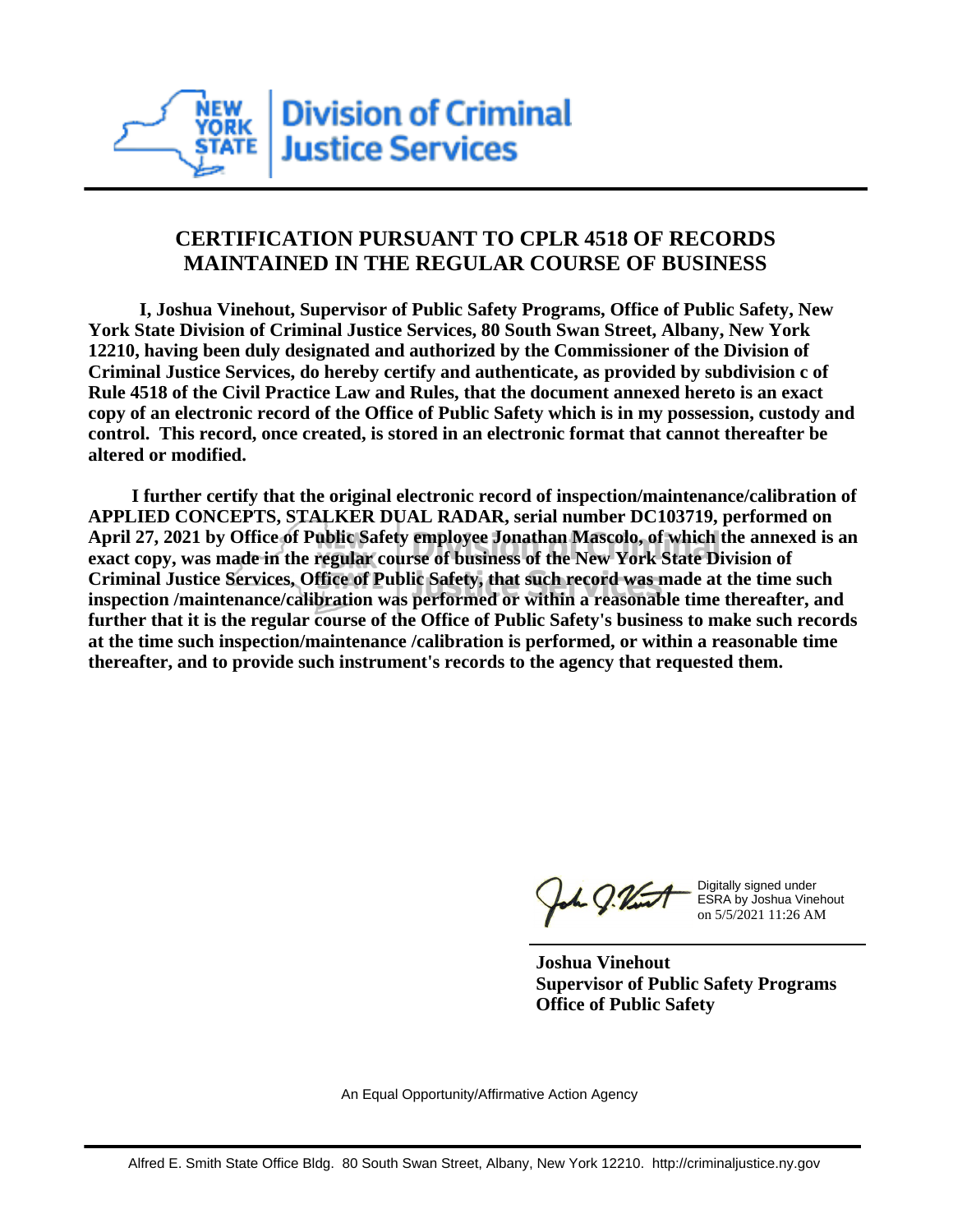## **RADAR RECORD OF INSPECTION / MAINTENANCE / CALIBRATION**

## **Name of Submitting Agency: Wayne County Sheriff`s Office Manufacturer: APPLIED CONCEPTS Model: STALKER DUAL Date: April 27, 2021 Serial Number: DC103719**

 **I hereby certify that APPLIED CONCEPTS RADAR, model STALKER DUAL, serial number DC103719/ / KC038089 / / KC038093, has been calibrated using standards whose accuracies are established by the National Bureau of Standards, or have been derived by the ratio type of self calibration techniques. Calibration has been effected by controlled tests performed on the date indicated above.**

| <b>Test No</b> | <b>Internal Standard</b>                   | <b>Test Result</b> |
|----------------|--------------------------------------------|--------------------|
|                | <b>PAS MPH</b>                             | <b>PAS MPH</b>     |
| <b>Test No</b> | <b>Certification Standard (Stationary)</b> | <b>Test Result</b> |
|                | 40 MPH                                     | 40 MPH             |
|                | <b>25 MPH</b><br>YORK                      | <b>25 MPH</b>      |
| <b>Test No</b> | <b>Certification Standard (Moving)</b>     | <b>Test Result</b> |
|                | <b>40 MPH</b>                              | 15 MPH             |
|                | <b>25 MPH</b>                              |                    |

**Turning Fork Certification / Date of Certification: April 27, 2021**

| <b>Serial Number</b> | <b>Frequency</b> | <b>Test Result</b> |
|----------------------|------------------|--------------------|
| FB282613             | 4169 HZ          |                    |

**The above stated tuning fork has been tested and found to oscillate at 4169 Hertz. It will cause a calibration signal of 40 MPH when used with a Doppler traffic radar operating at 34,700 Mhz.**

| <b>Serial Number</b> | Frequency | <b>Test Result</b> |
|----------------------|-----------|--------------------|
| FA181868             | 2614 HZ   | 25 MPH             |

**The above stated tuning fork has been tested and found to oscillate at 2614 Hertz. It will cause a calibration signal of 25 MPH when used with a Doppler traffic radar operating at 34,700 Mhz.**

 **I further certify that the entries made in these records were made at the time that the inspection /maintenance/calibration of the above identified RADAR was performed, or within a reasonable time thereafter.**

 *page 1 of 2* 

Digitally signed under ESRA by Jonathan Mascolo on 4/27/2021 2:22 PM

**Jonathan Mascolo Highway Safety Equipment Technician Office of Public Safety**

**\_\_\_\_\_\_\_\_\_\_\_\_\_\_\_\_\_\_\_\_\_\_\_\_\_\_\_\_\_\_\_\_\_\_\_\_\_**